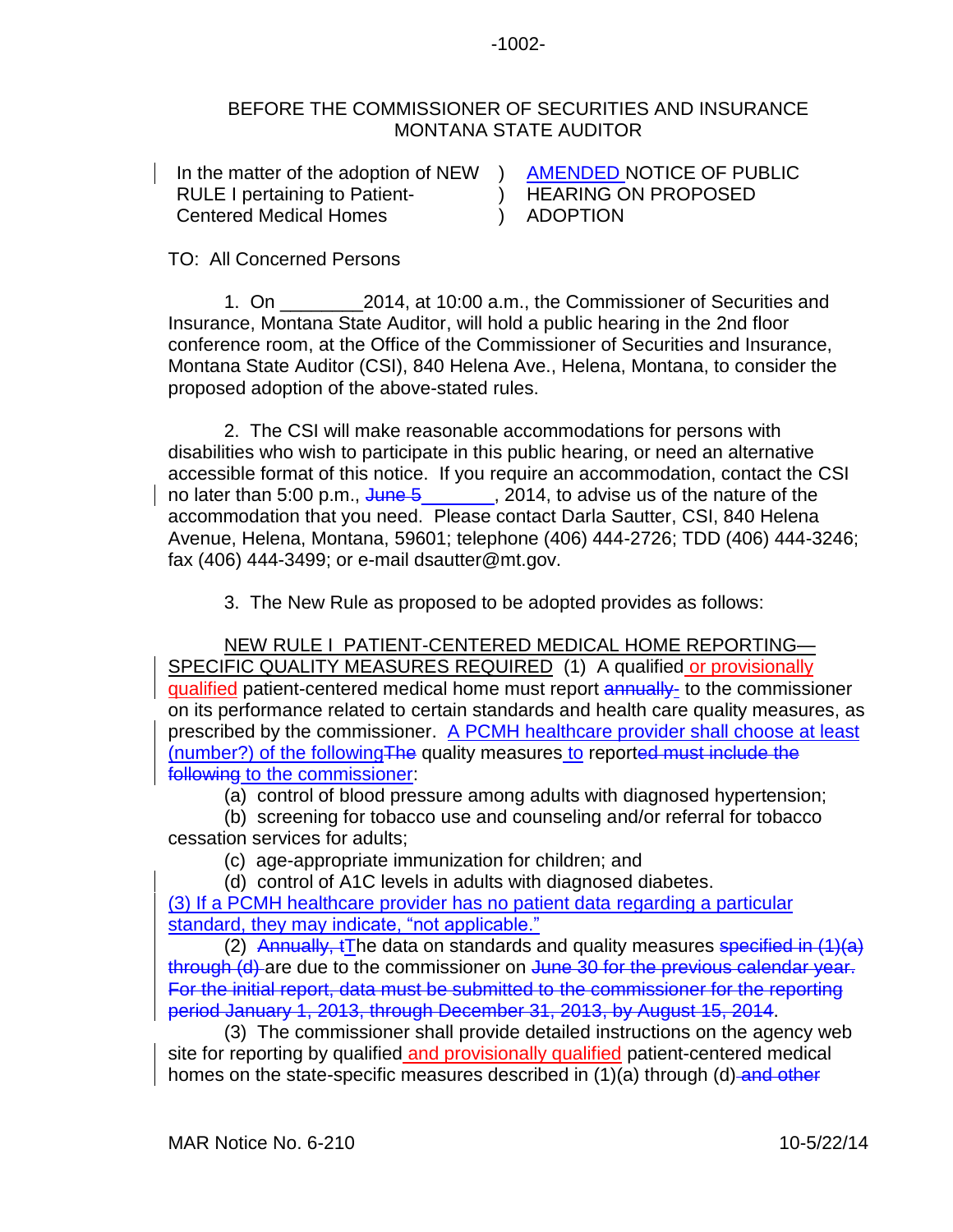measures and standards. Data reporting requirements must be aligned with PQRS, except for childhood immunizations.

(4) The report referenced in ARM 6.6.4906 is separate from the report required for these specific quality measures.

(5) The Commissioner may report to the public only aggregrate information about quality measures.

(6) Payers that participate in the Montana PCMH program that require reporting on quality measures must include, but are not limited to, the measures specified in this rule. Those payers must also use the same data reporting requirements prescribed by the Commissioners.

AUTH: 33-40-104, MCA IMP: 33-40-104, 33-40-105, MCA

4. STATEMENT OF REASONABLE NECESSITY: NEW RULE I is necessary to provide specific guidance to patient-centered medical homes regarding the "uniform set of health care quality and performance measures that include prevention services," as required by 33-40-105(2)(c), MCA. These rules also satisfy in part the Commissioner's duties to adopt rules on quality measures as required in 33-40-104(1)(a) and 33-40-105(2), MCA. In addition, these specific measures aid the Department of Public Health and Human Services with specific goals related to the improvement of public health in Montana.

5. Concerned persons may submit their data, views, or arguments concerning the proposed actions either orally or in writing at the hearing. Written data, views, or arguments may also be submitted to Christina L. Goe, General Counsel, Office of the Commissioner of Securities and Insurance, Montana State Auditor, 840 Helena Ave., Helena, Montana, 59601; telephone (406) 444-2040; fax (406) 444-3499; or e-mail cgoe@mt.gov, and must be received no later than 5:00 p.m., <del>June 20</del> 2014.

6. Christina Goe, General Counsel, has been designated to preside over and conduct this hearing.

7. The CSI maintains a list of concerned persons who wish to receive notices of rulemaking actions proposed by this agency. Persons who wish to have their name added to the list shall make a written request that includes the name and mailing address of the person to receive notices and specifies for which program the person wishes to receive notices. Such written request may be mailed or delivered to Darla Sautter, Office of the Commissioner of Securities and Insurance, Montana State Auditor, 840 Helena Ave., Helena, Montana, 59601; telephone (406) 444- 2726; fax (406) 444-3499; or e-mail dsautter@mt.gov, or may be made by completing a request form at any rules hearing held by the CSI.

8. An electronic copy of this proposal notice is available through the Secretary of State's web site at http://sos.mt.gov/ARM/Register. The Secretary of State strives to make the electronic copy of the notice conform to the official version